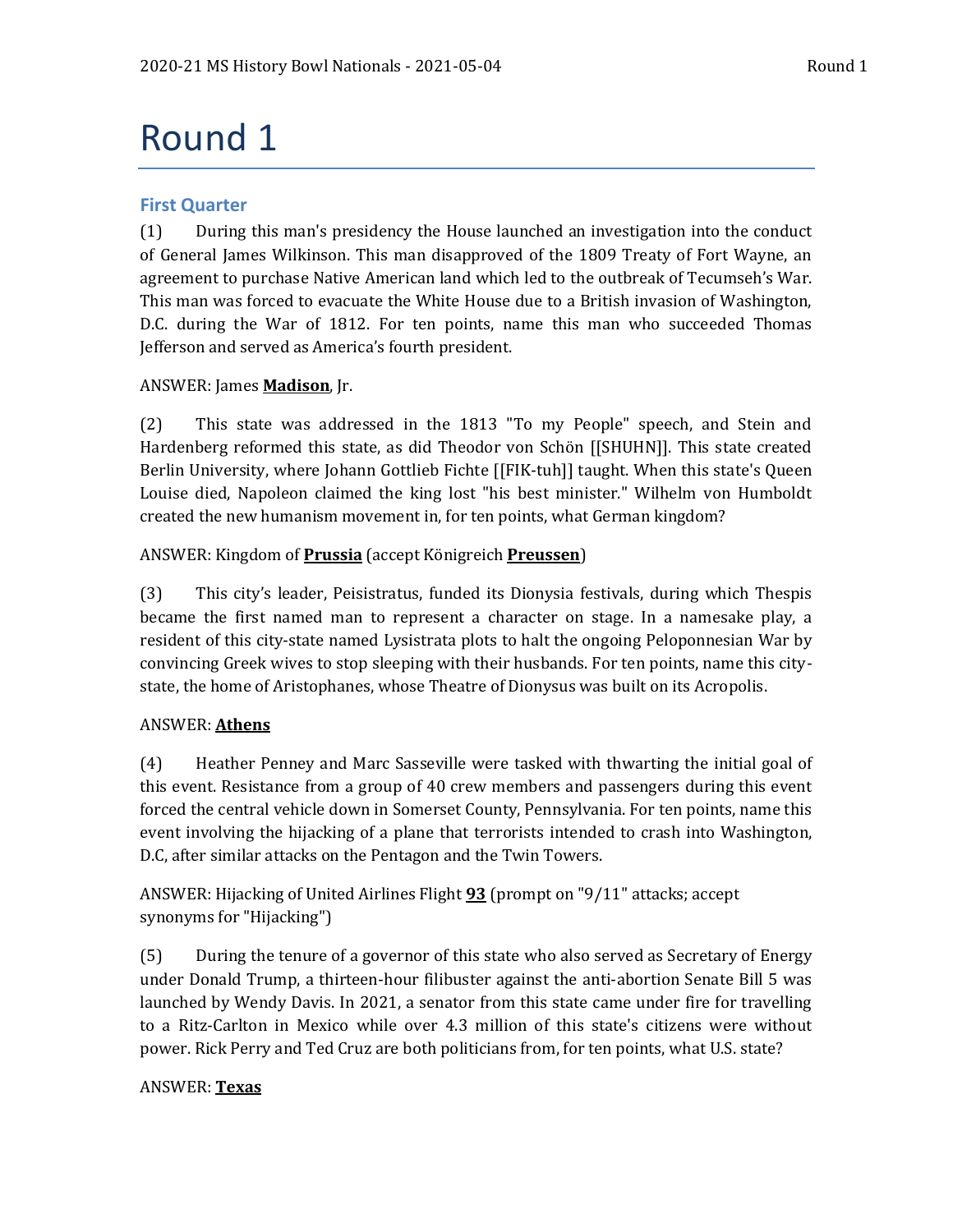(6) This country, which led Operation Carlota, won the Battle of Quifangondo with the MPLA while fighting South African Defense Forces in Angola. Due to the end of Comecon [[KOH-meh-kohn]], this country faced the *Maleconazo* protests and shifted to *organopónicos* agriculture during its Special Period. One key leader in the overthrow of this country's Fulgencio Batista was Argentine revolutionary Che Guevara. For ten points, name this Caribbean island nation.

#### ANSWER: Republic of **Cuba** (or República de **Cuba**)

(7) William Juxon recorded this man's last speech, and John Cook declared the prosecution of this man as fighting "tyranny itself." Some of this man's last words before reaching the Banqueting House were to his children, Henry of Oatlands and Elizabeth Stuart. Either William Hulet or Richard Brandon were responsible for beheading, for ten points, what English king, the only one to be executed?

#### ANSWER: **Charles I**

(8) This man became known as the "Marble Model" due to his low number of demerits at West Point and his statuesque demeanor. This man's extreme caution in battle led his soldiers to refer to him as "Granny." During the West Virginia campaign, this man was given the sobriquet "Evacuating" after a defeat at Cheat Mountain. Preceded as a general by his father who was himself nicknamed "Light-Horse," for ten points, who was this Confederate Civil War general?

#### ANSWER: **R**obert E(dward) **Lee**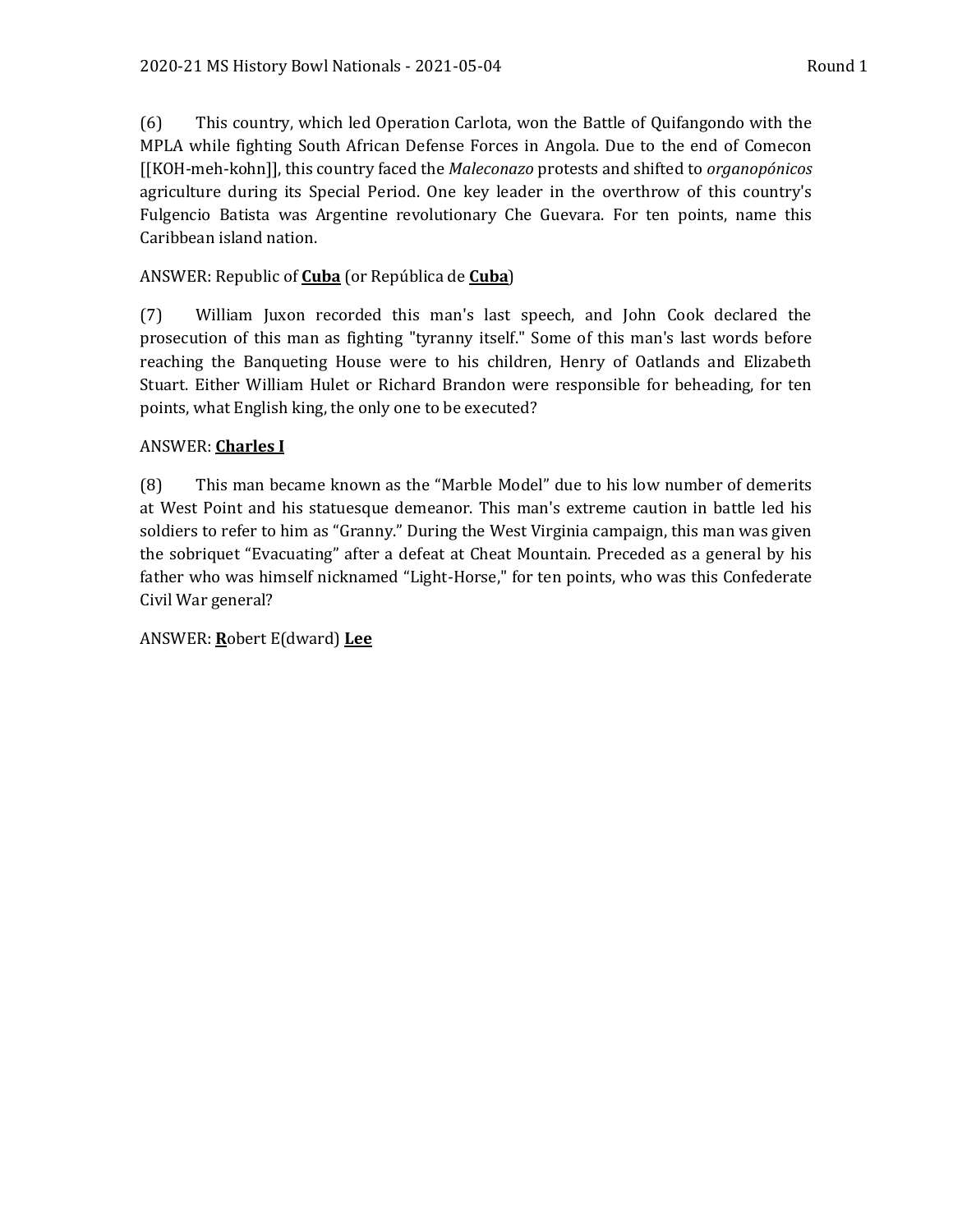# **Second Quarter**

(1) One member of this family criticized a group of companies, calling them "gasguzzling dinosaurs." Another of this family's members served as CEO of Bain Capital and claimed to have hired "binders full of women." That man from this family replaced Orrin Hatch in the Senate eight years after unsuccessfully running with Paul Ryan for president. For ten points, name this Mormon family which includes Michigan governor, George, and U.S. senator, Mitt.

# ANSWER: **Romney** family (or the **Romney**s)

BONUS: George Romney's granddaughter, Ronna McDaniel, has been a staunch supporter of Donald Trump and was elected in 2017 to be the second female chair of this organization which leads Trump's party.

# ANSWER: **Republican National Committee** (accept **RNC**)

(2) A secret 1915 treaty signed in this city established Italy as a member of the Allies. An 1839 agreement signed in this city inspired one diplomat to express his disbelief that one country would fight a war over "a scrap of paper." A 1930 conference in this city aimed to update the Washington Naval Treaty signed eight years earlier. Belgian neutrality was affirmed in, for ten points, what capital city of an empire upon which the sun supposedly never set?

# ANSWER: **London**

BONUS: The leading U.S. negotiator of the 1922 Washington Naval Treaty was this Secretary of State who had previously served on the Supreme Court and later returned to the Court as Chief Justice.

# ANSWER: Charles Evans **Hughes**

(3) A lullaby first called "A Time for Tony" inspired the theme song of this program. Art Fleming was the host of this show when John McCain appeared twice in 1965 but declined Merv Griffin's request to host this program's revival in 1984. In 2003, this program's producers removed a rule limiting contestants to five appearances, enabling a 74-win streak by Ken Jennings. For ten points, name this program which was hosted by Alex Trebek until his passing in 2020.

# ANSWER: *Jeopardy!*

BONUS: In 1984, after Merv Griffin brought *Jeopardy!* back to the air, this former nightclub singer and game show host took over as announcer on Alex Trebek's recommendation and made a name for himself with the phrase "This is *Jeopardy!*."

# ANSWER: John "Johnny" **Gilbert**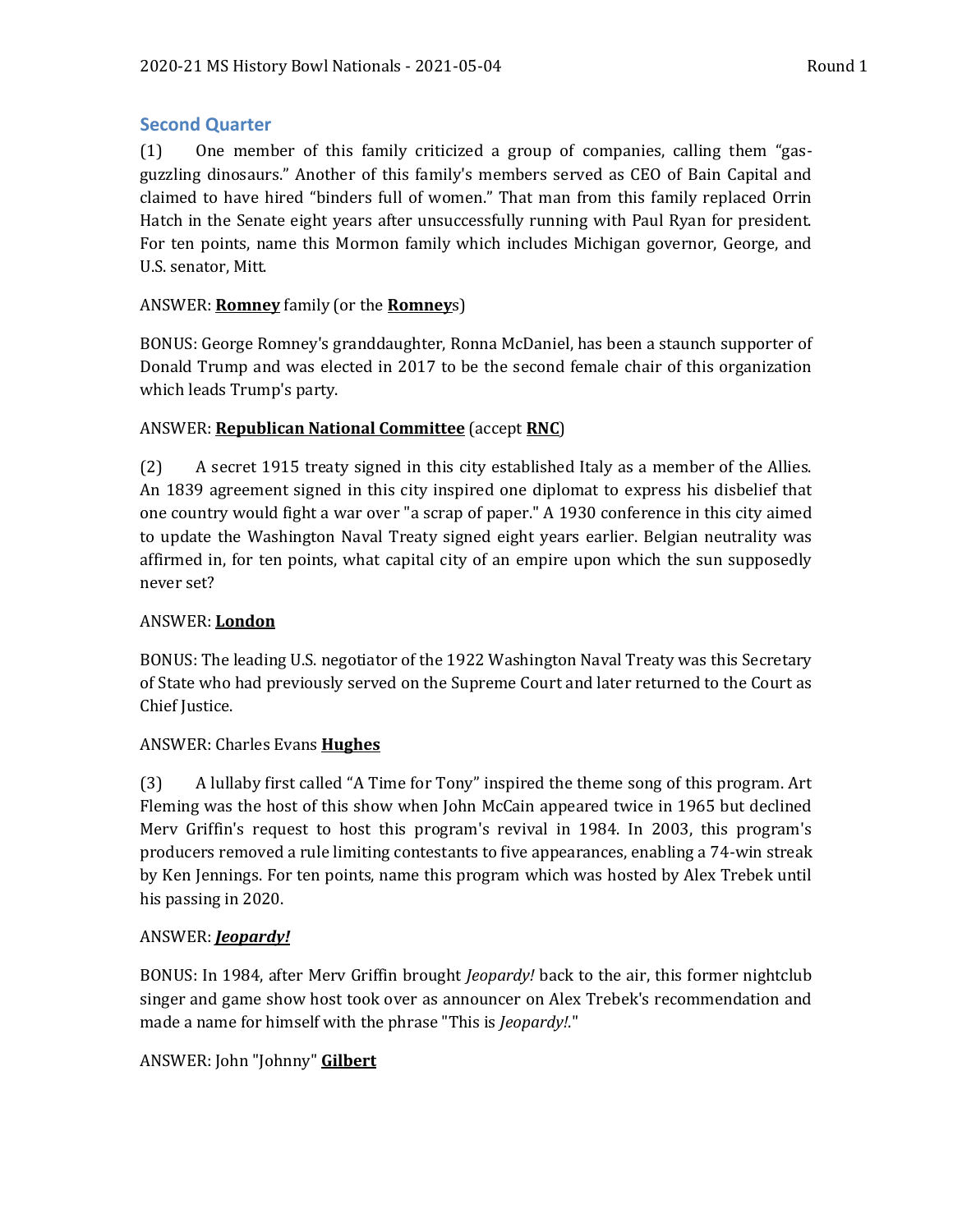(4) The "Red River of the South" once formed part of the U.S.-Mexico border in this state and flows past this state's third-largest city, located mostly in Caddo Parish. This state's Jean Lafitte National Historical Park and Preserve often features reenactments of battles from the War of 1812. For ten points, the French Quarter is the oldest neighborhood of a city in which Mardi Gras is celebrated in what U.S. state?

# ANSWER: **Louisiana**

BONUS: New Orleans is on the southern shore of this shallow lake whose flooding caused catastrophic damage during Hurricane Katrina in 2005.

# ANSWER: Lake **Pontchartrain**

(5) Following a war of succession in this city, members of the University of Pavia established the short-lived Golden Ambrosian Republic. That republic founded in this city was abolished by the *condottiero*-turned-duke, Francesco Sforza, who later signed the Peace at Lodi [[LOH-dee]] with Naples and Florence. For ten points, name this northern Italian city, known to the Romans as Mediolanum.

# ANSWER: **Milan** (or **Milan**o; accept **Mediolanum** before mentioned)

BONUS: This Holy Roman Emperor, who drowned in the Saleph River during the Third Crusade, burned Milan in the 12th century for constantly fighting with its neighbors.

ANSWER: **Frederick** Barbarossa (accept **Frederick I**; prompt on "Frederick"; prompt on "Barbarossa")

(6) A Russian-trained Cossack Brigade assisted Mozaffer ad-Din, a shah of this country's Qajar dynasty. The American Howard Baskerville was killed during a siege of this country's city of Tabriz, and this country's Pahlavi dynasty was deposed following an Islamic Revolution led by the exiled Ruhollah Khomeini [[khom-AY-nee]]. For ten points, name this Middle Eastern country, formerly called Persia.

# ANSWER: Islamic Republic of **Iran** (accept **Persia** before mentioned)

BONUS: For his international influence, the Ayatollah Khomeini was named this magazine's "Man of the Year" in 1979.

ANSWER: *Time*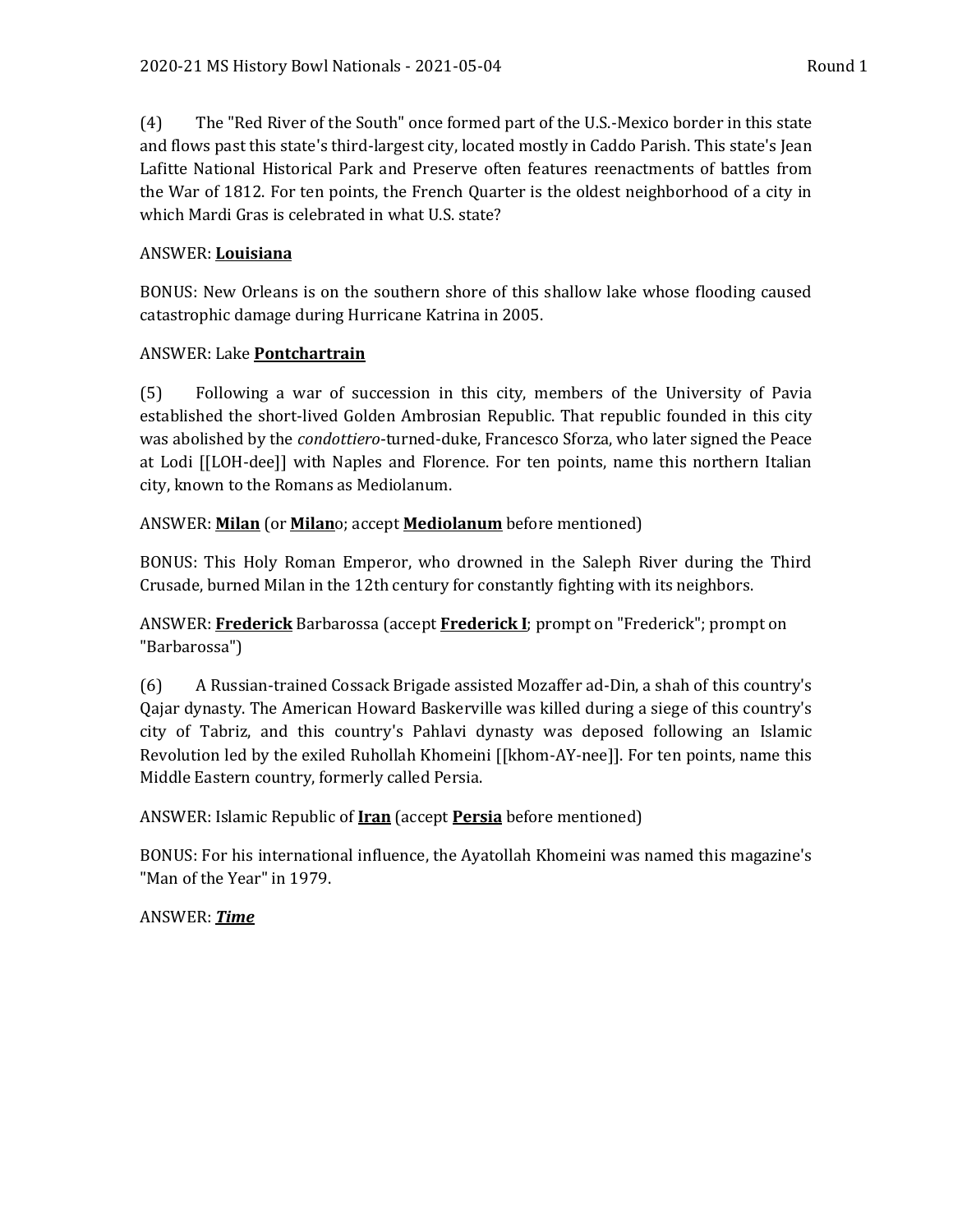(7) These people continued to serve under Odoacer [[oh-doh-AH-ker]] before ultimately ceasing to exist in the West in the seventh century. The Gracchi [[GRAH-kee]] weakened the power of these people, whose "ultimate decrees" could transfer absolute control to the consul. Usually 300 to 500 of these people served at a time, and they were initially all patricians. Given terms for life, for ten points, who were these Roman legislators?

#### ANSWER: **Senator**s

BONUS: While the Senate ended in the West in the 7th century, it continued on in Constantinople until the 13th century, beginning its move to the East under the rule of this "Great" 6th century Byzantine emperor who rewrote Roman law and is sometimes called the "Last Roman."

#### ANSWER: **Justinian** I (or **Justinian** the Great)

(8) A vice-presidential candidate in this election year claimed that one opponent's victory would lead to rule by a "semi-barbarous race." In this election year, one ticket featured Francis P. Blair and Horatio Seymour, who had faced draft riots in New York five years prior. An impeachment was held in this year for violation of the Tenure of Office Act. For ten points, name this election year of the first presidential victory for Ulysses S. Grant.

#### ANSWER: **1868**

BONUS: In the 1868 election, three states had yet to be restored to the Union and were not allowed to take part in the election. Those three states were Texas, Mississippi, and what other state for which the military appointed Henry H. Wells as governor in 1868?

#### ANSWER: **Virginia**

#### **Third Quarter**

The categories are:

- 1. Civil Rights
- 2. The Catholic Monarchs of Spain
- 3. Canals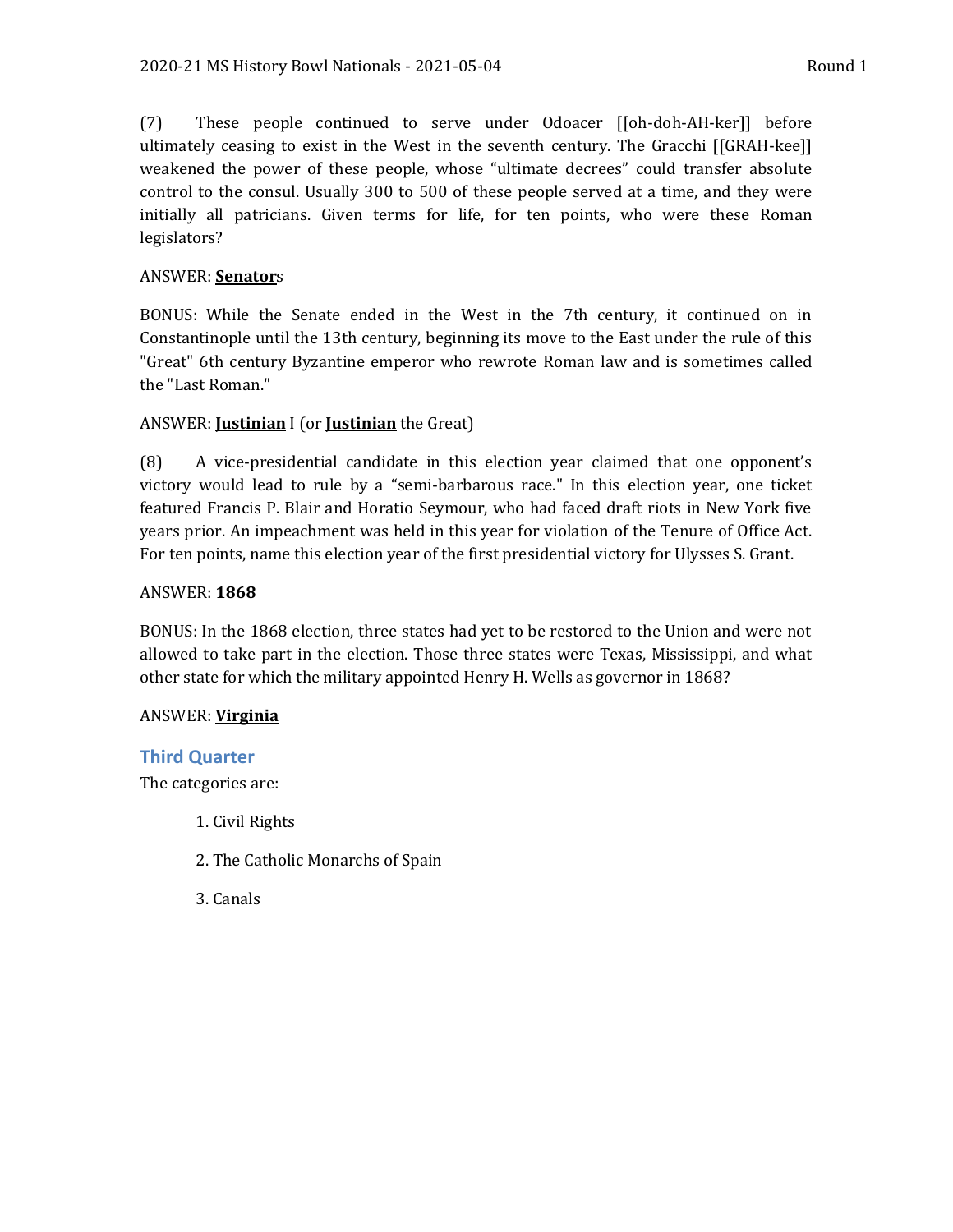#### *Civil Rights*

Name the...

(1) City in which Martin Luther King, Jr. was assassinated.

#### ANSWER: **Memphis**

(2) Speech given by MLK at the 1963 March on Washington.

#### ANSWER: **"I Have a Dream"**

(3) President who signed the 1964 Civil Rights Act into law.

#### ANSWER: **L**yndon B(aines) **Johnson** (accept **LBJ**)

(4) Alabama city known for its bus boycott and a march from Selma.

#### ANSWER: **Montgomery**

(5) Bus-riding activist group that included future congressman John Lewis.

#### ANSWER: **Freedom Rider**s

(6) Six-year-old subject of Norman Rockwell's *The Problem We All Live With*.

# ANSWER: Ruby **Bridges**

(7)

ANSWER:

(8)

ANSWER: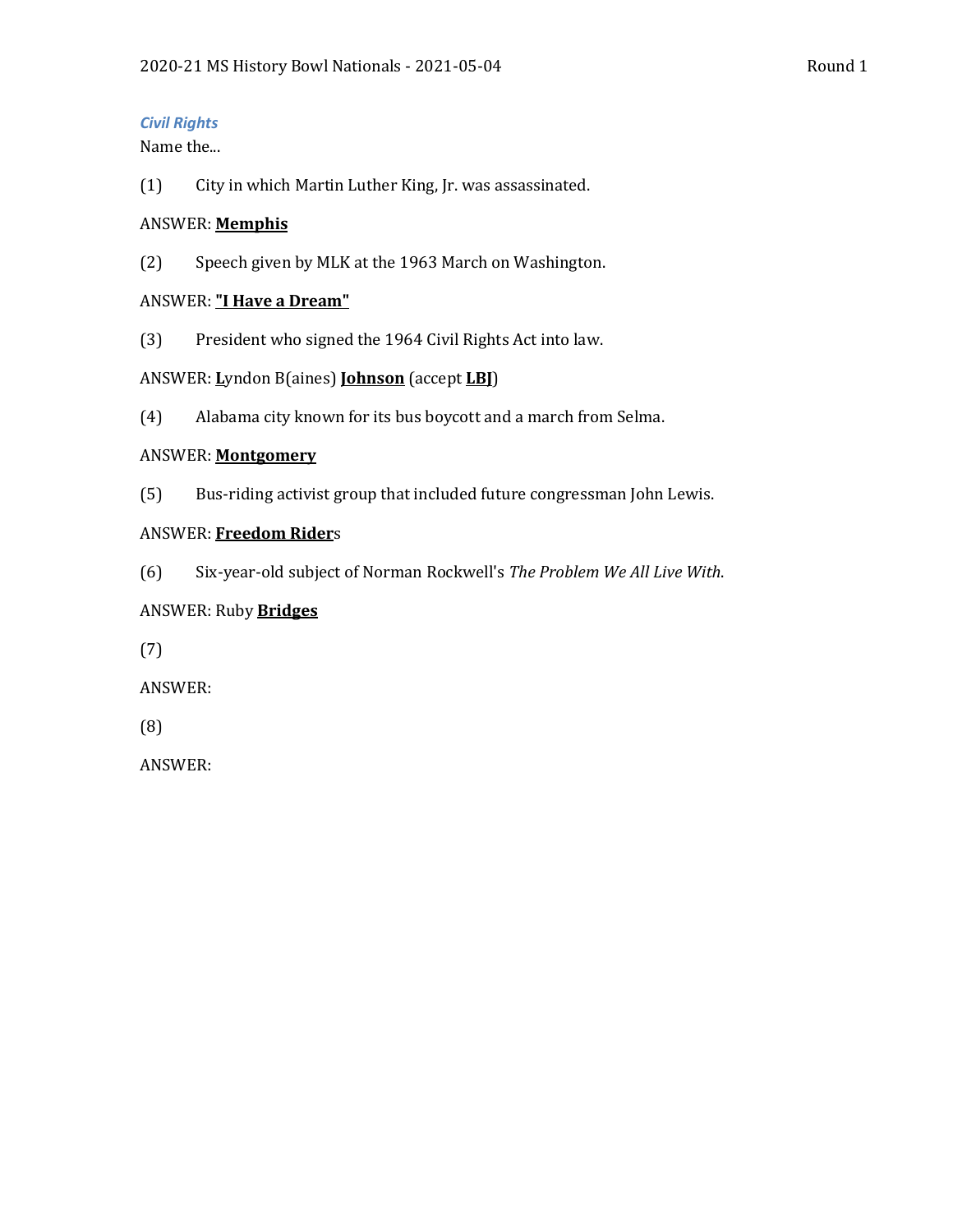#### *The Catholic Monarchs of Spain*

With regard to King Ferdinand and Queen Isabella, name the...

(1) "Holy Office" established in 1478 to ensure that converted Jews and Muslims did not revert to their previous faiths.

#### ANSWER: The Spanish **Inquisition**

(2) Two kingdoms which entered into *de facto* unification under their joint rule.

#### ANSWER: **Castile** and **Aragon**

(3) Year in which the kingdom of Granada was conquered.

# ANSWER: **1492**

(4) Grandson who became Holy Roman Emperor.

# ANSWER: **Charles V** (or **Carlos V**; accept **Charles I** of Spain; accept **Carlos I** of Spain

(5) Dominican friar of Jewish ancestry, named Grand Inquisitor during their reign.

# ANSWER: Tomás de **Torquemada**

(6) Fifth daughter, wife to Arthur, Prince of Wales, and then later to his brother.

# ANSWER: **Catherine** of Aragon (or **Catalina** de Aragón)

(7)

ANSWER:

(8)

ANSWER: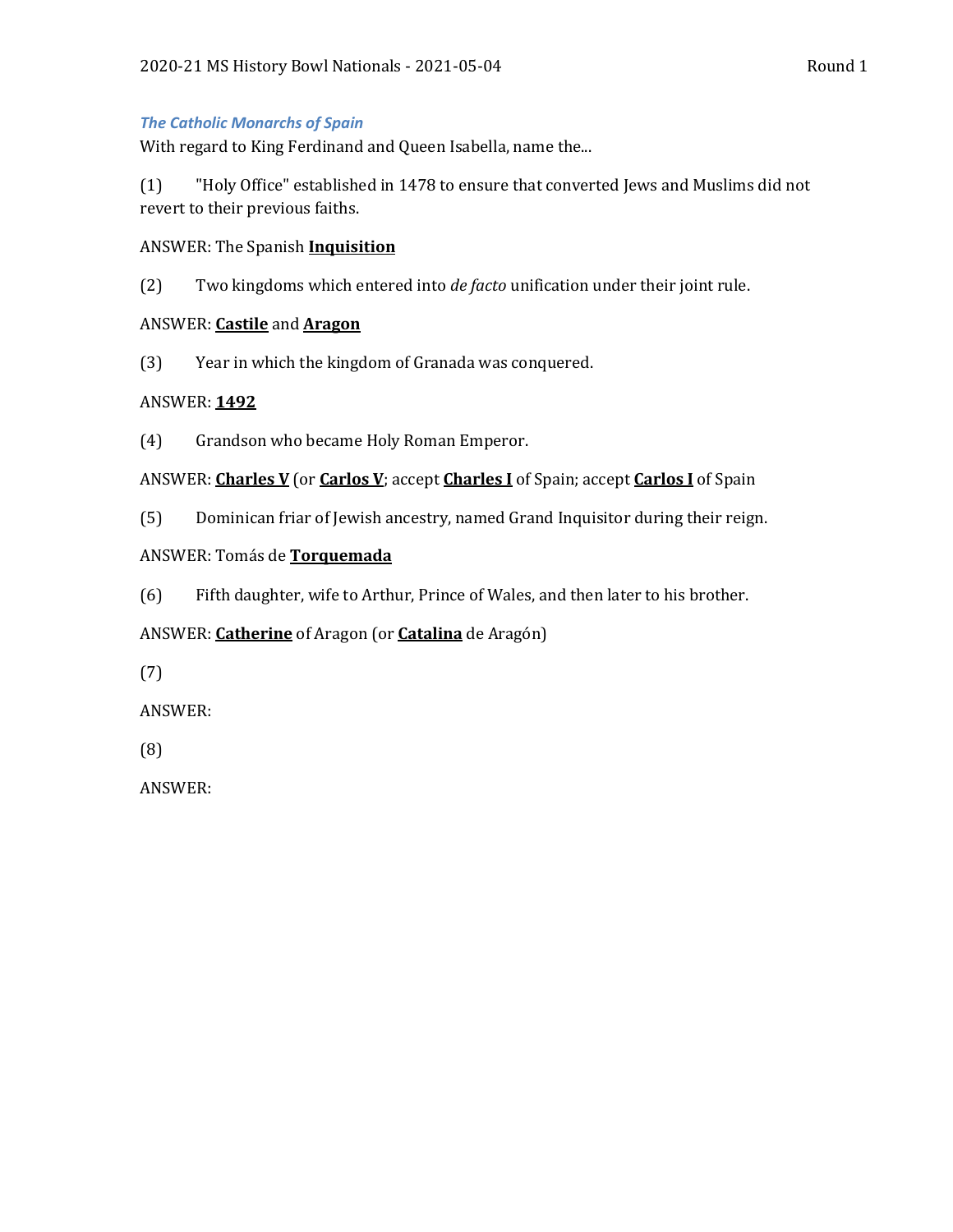#### *Canals*

Name the...

(1) Canal obstructed in March 2021 by the barge *Ever Given*.

#### ANSWER: **Suez** Canal

(2) Former Italian city-state known for its many canals.

ANSWER: **Venice** (accept Comune di **Venezia**)

(3) Chinese canal which links the Yellow and Yangtze rivers.

ANSWER: Jing–Hang **Grand** Canal (or Jīng-Háng **Dà** Yùnhé)

(4) Jutland [[JUT-lund]] canal formerly named for Kaiser Wilhelm.

ANSWER: **Kiel** Canal (accept **Nord-Ostsee**-Kanal)

(5) Two Russian rivers connected by a canal named for Vladimir Lenin.

#### ANSWER: **Volga** and **Don** Rivers

(6) Central British city connected to Worsley by the Bridgewater Canal, built to export coal in 1761.

# ANSWER: **Manchester**

(7)

ANSWER:

(8)

ANSWER: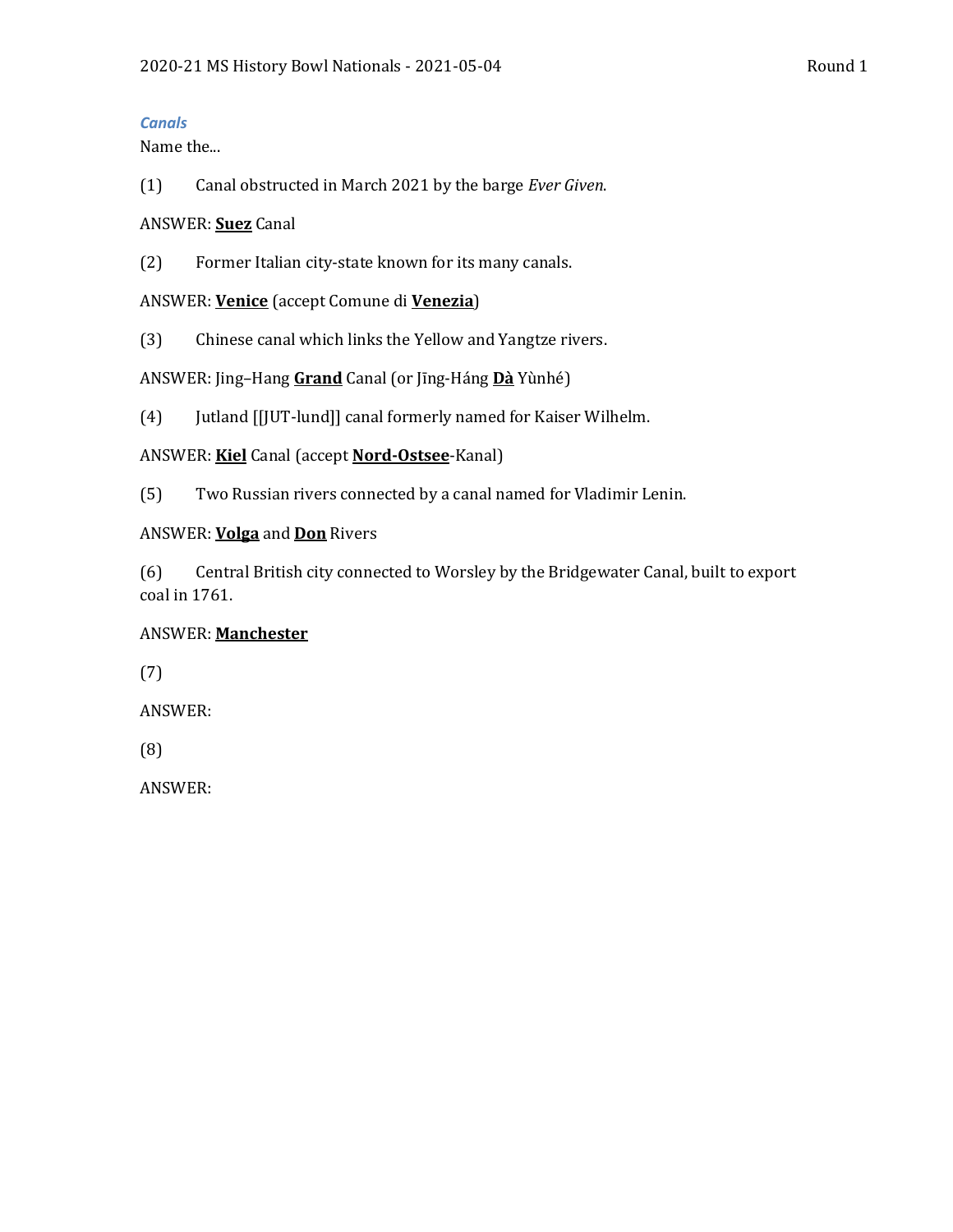# **Fourth Quarter**

(1) **A minority party within this tribe signed the Treaty of New Echota [[eh-KOHtah]] which led to an event they called** *Nu na da ul tsun yi***. Samuel Worcester argued that a law requiring non-natives to have a (+) license to be on land belonging to this tribe was unconstitutional. This tribe rapidly became more literate after Sequoyah (\*)** created their syllabary. For ten points, name this Native American tribe who were removed from Georgia by way of the Trail of Tears.

# ANSWER: **Cherokee** (accept **Tsalagi**)

(2) **One woman from what is today this country was named Isabella, known as the "First Lady of the World." A cadet branch of the Palaiologos ruled the March of Montferrat in what is now this country. Napoleon defeated an attack from Joseph (+) Alvinczi in the Battle of Rivoli in what is now this country. The location of the Rotonda di San Lorenzo of (\*)** Matilda of Tuscany, for ten points, what is this modern country, the home of Vincenzo II Gonzaga, Duke of Mantua?

# ANSWER: **Italy** (accept **Italian** Republic)

(3) **A historian from this country was told, "Your criticism of me would damage your reputation as a historian, if you had one" during a 1961 debate. A.J.P. (+) Taylor, who was from this country, created popular television lectures that led to him being compared with this country's Thomas Babington (\*)** Macaulay. For ten points, name this country in which history broadcasts were run by the BBC.

ANSWER: **United Kingdom** of Great Britain and Northern Ireland (accept **UK**; accept Great **Britain**; accept **England**)

(4) **This man's poetry collection** *In the Winter of Cities* **explores his lost childhood as the son of an alcoholic traveling shoe salesman. (+) This writer's sister, Rose, is thought to be the model for some of his characters, including Laura Wingfield. (\*)**  Considered one of the greatest American playwrights, for ten points, who is this writer of the Pulitzer Prize-winning works *Cat on a Hot Tin Roof* and *A Streetcar Named Desire*?

# ANSWER: Tennessee **Williams**

(5) **The western third of this island was ceded from Spain to France in the 1697 Treaty of Ryswick. After Christopher Columbus landed on this island on December 6, 1492, the native (+) Taino [[TIE-noh]] people were divided into five chiefdoms and subjected to slavery. In 1806, troops under General Henri Christophe (\*)** attempted to seize the entirety of this island from the French. For ten points, name this Caribbean island divided between two countries.

#### ANSWER: **Hispaniola**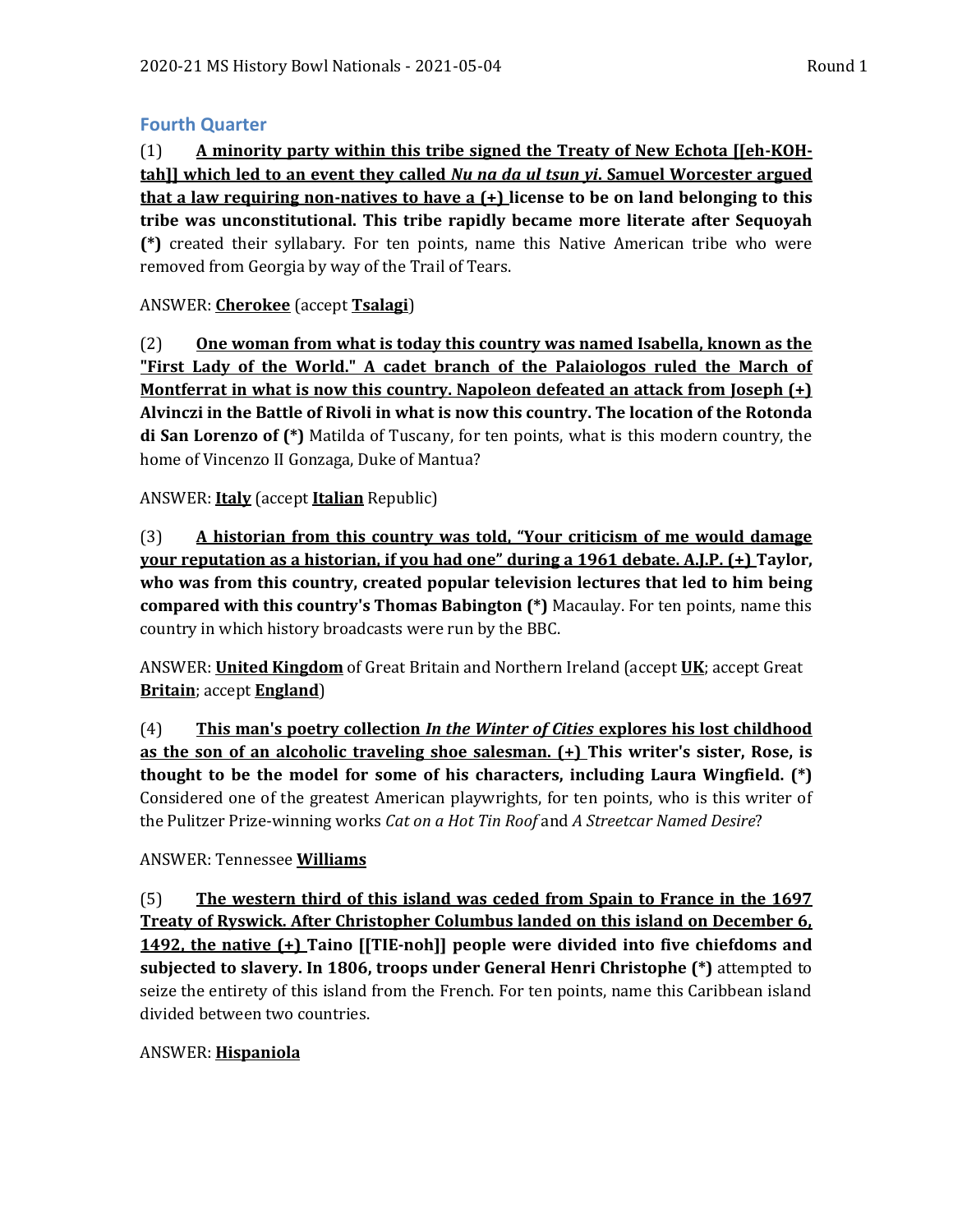(6) **A French-born pirate who fought for this country captured Monterey, California for six days and was named Hippolyte Bouchard [[ee-poh-LEET boo-SHARD]]. (+) Before he was killed in Bolivia, outlaw Butch Cassidy fled to this country. A folk hero from this country, Juan Moreira, was robbed by a grocery store owner named (\*)** Sardetti. For ten points, name this South American country known for its gaucho cowboys.

ANSWER: **Argentina** (accept **Argentine** Republic; accept República **Argentina**)

(7) **The "Lavender Scare" occurred concurrently with an event spearheaded by this man for whom Roy Cohn served as chief counsel during a series of hearings between this man and the U.S. (+) Army. The suicide of Senator Lester C. Hunt badly hurt this man's reputation, leading to his censure (\*)** by the Senate in 1954. For ten points, name this Wisconsin senator who is infamous for alleging that Communist spies infiltrated the U.S. government, sparking the Second Red Scare.

ANSWER: Joseph "Joe" **McCarthy**

(8) **A rallying cry at this battle, which echoed a similar cry from the 15th century, translated to "we'll get them." At this battle, Sylvain Raynal's exhausted troops surrendered Fort Vaux [[VOH]]. The (+) Nivelle Offensive occurred at this battle, at which one side intended to "bleed [the French] white" by forcing counteroffensives. (\*)** Philippe Pétain [[peh-TAHN]] became known as the lion of, for ten points, what lengthy World War One battle fought in France?

ANSWER: Battle of **Verdun** (accept Bataille de **Verdun**; accept Schlacht um **Verdun**)